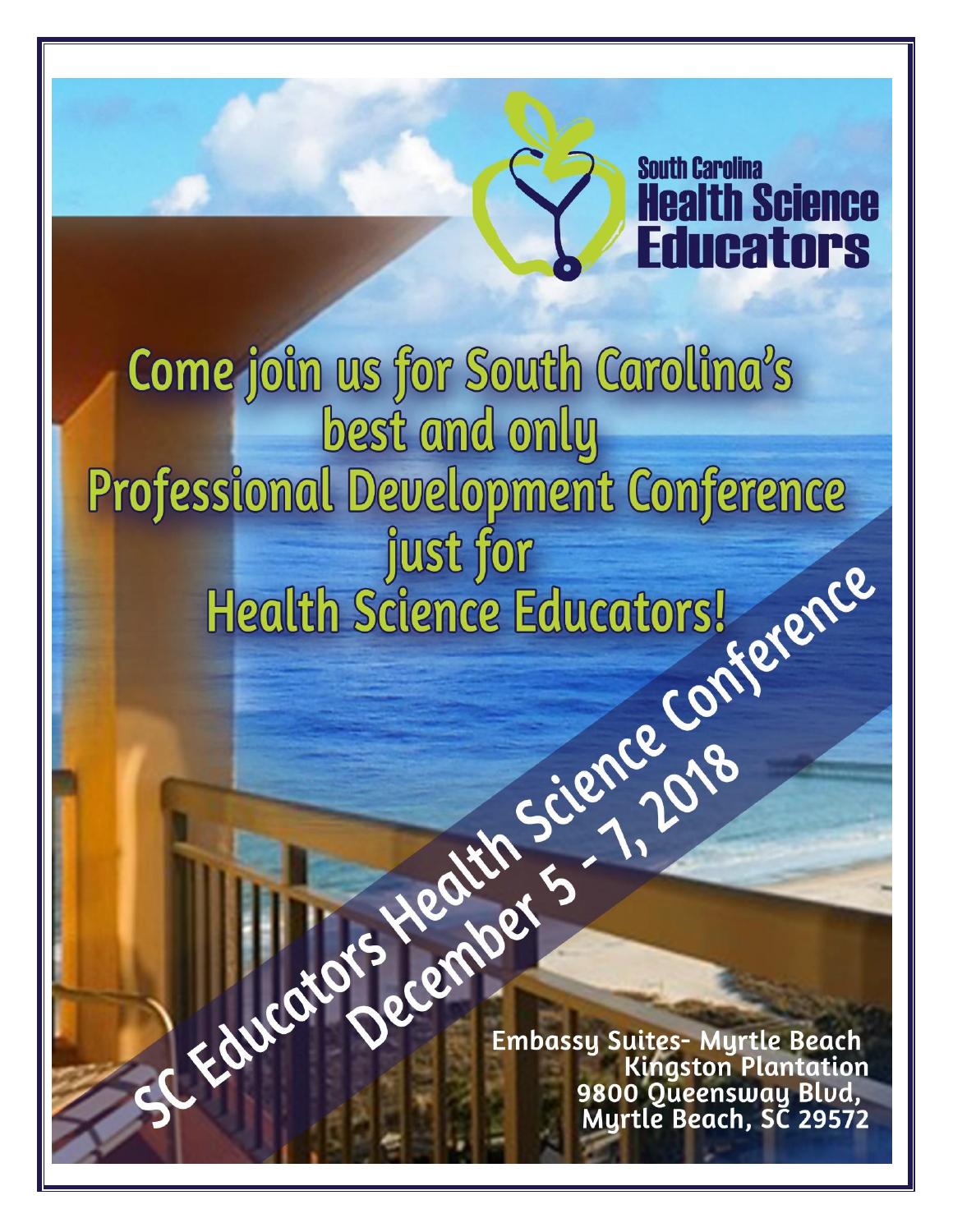

MEET FACE-TO-FACE WITH SC HEALTH SCIENCE TEACHERS! PLAN NOW TO GET YOUR MESSAGE OUT AND SHARE YOUR PRODUCTS AND RESOURCES WITH PARTICIPANTS AT OUR

2018 SC HEALTH SCIENCE EDUCATORS

**EXHIBITS ARE PLANNED WITH YOUR NEEDS IN MIND...**

EXHIBITOR SPACE (COST-\$380/ONE TABLE).

IF YOU REQUIRE AN ELECTRICITY HOOK UP, THERE IS AN ADDITIONAL \$35 CHARGE.

# **EXHIBITOR BENEFITS**

- 
- PLENTY OF OPPORTUNITIES TO INTERACT WITH PARTICIPANTS THROUGHOUT THE DAY
- 
- 
- 
- 
- 

INTERESTED IN SPEAKING TO THE GROUP AT THE CONFERENCE? CONSIDER A SPONSORSHIP!

## **SPONSORSHIP BENEFITS**

**ONLY 2 EXHIBITING SPONSORS A DAY WILL BE SELECTED TO PRESENT IN FRONT OF THE HEALTH SCIENCE TEACHERS** 

- EXHIBITS LOCATED IN HIGH-TRAFFIC AREA EXHIBITS LOCATED IN HIGH-TRAFFIC AREA
	- PLENTY OF OPPORTUNITIES TO INTERACT WITH PARTICIPANTS THROUGHOUT THE DAY
- BREAKS AND CONTINENTAL BREAKFAST SERVED IN THE EXHIBITS AREA  $\bullet$  BREAKS AND CONTINENTAL BREAKFAST SERVED IN THE EXHIBITS AREA
- YOUR CHOICE OF EXHIBIT LOCATION (FIRST COME FIRST SERVED) YOUR CHOICE OF EXHIBIT LOCATION (FIRST COME FIRST SERVED)
- SALES ARE ALLOWED DURING THE CONFERENCE **•** SALES ARE ALLOWED DURING THE CONFERENCE
- ADVERTISEMENT IN THE CONFERENCE PROGRAM **•** ADVERTISEMENT IN THE CONFERENCE PROGRAM
- **DINE WITH CONFERENCE ATTENDEES •** DINE WITH CONFERENCE ATTENDEES
	- **PRESENTATION DURING CONFERENCE, 1 HOUR 30 MINUTE SESSIONS,** DEPENDS ON YOUR SPONSORSHIP LEVEL (SEE BELOW FOR SPECIFIC DETAILS FOR EACH SPONSORSHIP)

#### **EXHIBITOR SPACE IS INCLUDED IN ALL SPONSORSHIPS** SPONSORSHIP LEVELS ARE:

- **AWARDS LUNCHEON (THURSDAY) — \$1,900 FULL SPONSOR OR \$950 PARTIAL SPONSOR**
- **BUSINESS LUNCHEON (FRIDAY) — \$1,900 FULL SPONSOR OR \$950 PARTIAL SPONSOR**
- **BREAK (MORNING OR AFTERNOON, THURSDAY AND FRIDAY)—\$700**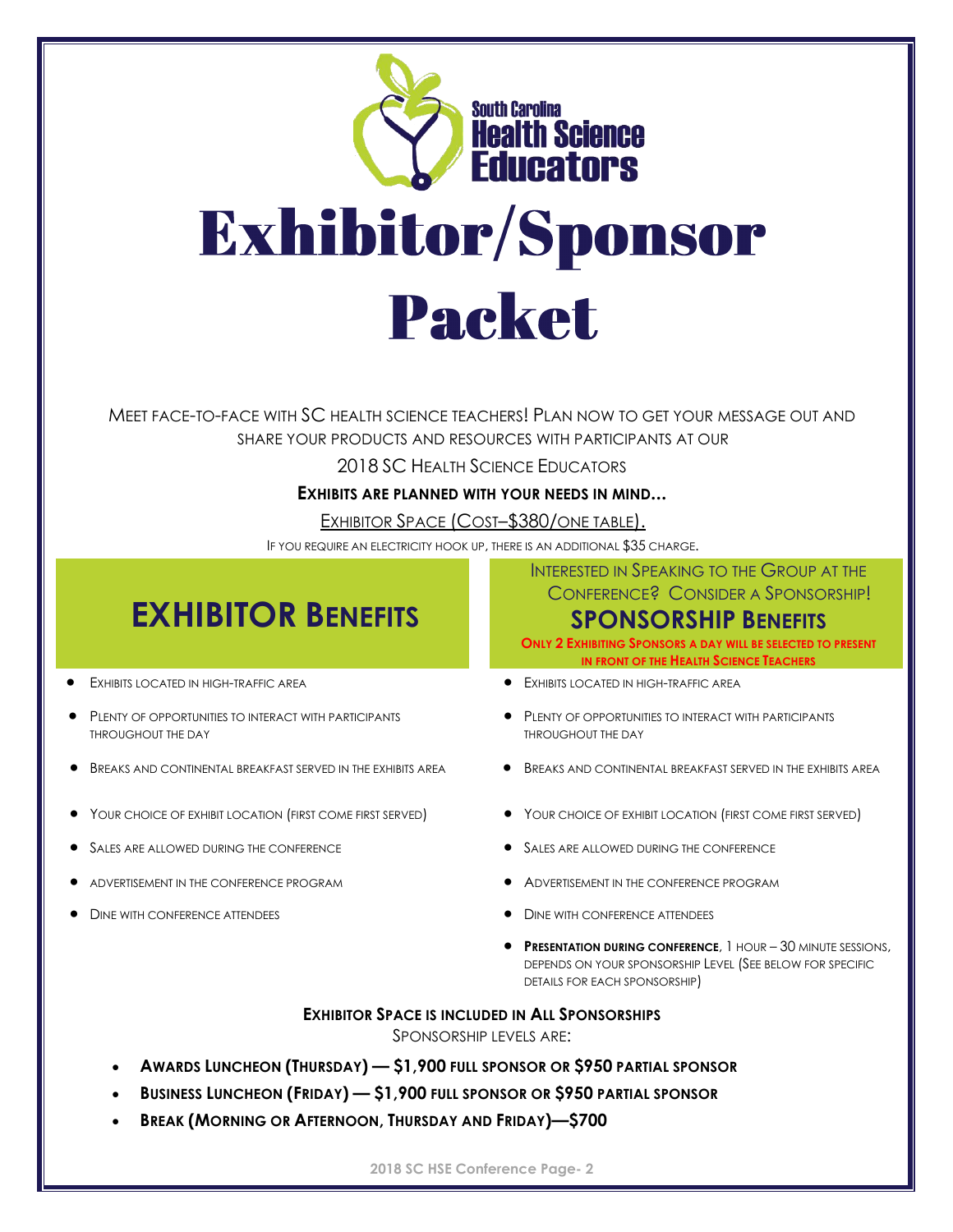

# Sponsorship/Exhibitor **Information**

**SC HEALTH SCIENCE EDUCATORS PROFESSIONAL DEVELOPMENT CONFERENCE DECEMBER 5 - DECEMBER 7, 2018**

**EMBASSY SUITES BY HILTON MYRTLE BEACH O[CEANFRONT](http://embassysuites3.hilton.com/en/hotels/south-carolina/embassy-suites-by-hilton-myrtle-beach-oceanfront-resort-MYRESES/index.html) RESORT 9800 QUEENSWAY BOULEVARD, MYRTLE BEACH, SC 29572**

## **SPONSORSHIPS (EXHIBITOR SPACE IS INCLUDED IN ALL SPONSORSHIPS)**

ONLY 2 EXHIBITING SPONSORS PER DAY (THURSDAY AND FRIDAY, MAXIMUM OF 4 TOTAL) WILL BE SELECTED TO PRESENT IN FRONT OF **THE HEALTH SCIENCE TEACHERS, SO GET YOUR APPLICATION AND PAYMENT IN EARLY.**

**AWARDS AND BUSINESS LUNCHEON — \$950 PARTIAL SPONSOR OR \$1,900 FULL SPONSOR** PARTICIPANTS ATTEND AN AWARDS OR BUSINESS LUNCHEON DURING OF THE PROFESSIONAL DEVELOPMENT CONFERENCE. SIGNAGE AT THE LUNCHEON WILL DISPLAY THE MEAL'S SPONSOR. SPONSORSHIP PROMOTIONAL MATERIALS WILL BE DISTRIBUTED TO ATTENDEES. PARTIAL AND FULL SPONSOR(S) MAY BRING GREETINGS TO THE GROUP AT THE AWARDS LUNCHEON ON THURSDAY, DECEMBER 6TH OR THE BUSINESS LUNCHEON ON FRIDAY, DECEMBER 7TH . **THE FULL SPONSOR(S) MAY PRESENT UP TO A ONE HOUR PRESENTATION** DURING THE CONFERENCE. **PARTIAL SPONSORS MAY PRESENT UP TO A 45 MINUTE** SESSION DURING THE CONFERENCE. AND IF DESIRED EXHIBIT DURING THE CONFERENCE.

#### **MORNING OR AFTERNOON BREAK — \$700**

 PARTICIPANTS ATTEND AFTERNOON BREAKS DURING OF THE PROFESSIONAL DEVELOPMENT CONFERENCE. SIGNAGE DURING THE BREAK WILL DISPLAY THE BREAK'S SPONSOR. SPONSORSHIP PROMOTIONAL MATERIALS WILL BE DISTRIBUTED TO ATTENDEES. **THE SPONSOR MAY PRESENT A 30 MINUTE SESSION** TO THE GROUP DURING THE CONFERENCE AND IF DESIRED EXHIBIT DURING THE CONFERENCE.

## **EXHIBITOR SPACE—\$380/ TABLE (ELECTRICITY HOOKUP WILL BE AN ADDITIONAL \$35)**

**PURPOSE:** THE SC HSE EXHIBIT HALL IS CONDUCTED FOR EDUCATIONAL AND INFORMATIONAL PURPOSES; TO DISSEMINATE KNOWLEDGE AND IDEAS; TO ENCOURAGE COMMUNICATION; AND TO PROMOTE PRODUCT AND CAREER INFORMATION.

**ELIGIBLE EXHIBITS:** SC HSE RESERVES THE RIGHT TO DETERMINE THE ELIGIBILITY OF ANY EXHIBITOR. NO EXHIBITOR SHALL SUBLET OR SHARE SPACE. EXHIBITORS MUST PROMOTE ONLY GOODS MANUFACTURED AND SERVICES PROVIDED IN THEIR REGULAR COURSE OF BUSINESS. ALL PROMOTIONAL ACTIVITIES MUST BE CONFINED TO THE LIMITS OF THE EXHIBIT

**2018 SC HSE Conference Page- 3**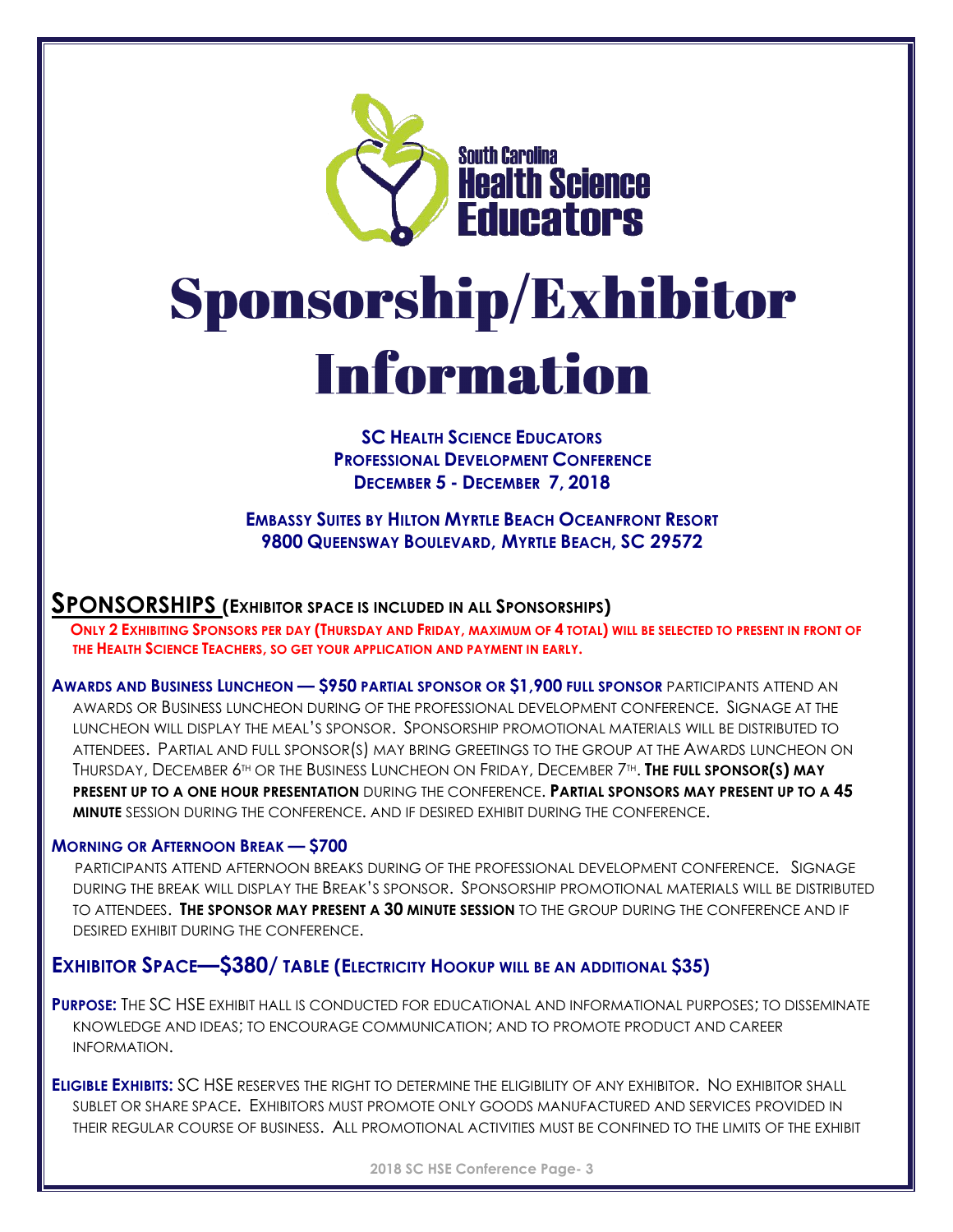BOOTH SPACE. TABLES WILL BE ASSIGNED ON A FIRST-COME, FIRST-SERVE BASIS. PAYMENT MUST ACCOMPANY APPLICATION TO RESERVE EXHIBIT SPACE.

**EXHIBIT EQUIPMENT:** A DRAPED TABLE AND TWO CHAIRS WILL BE AVAILABLE. **NO OVERSIZED DISPLAYS WILL BE ALLOWED.**

**SHIPPING:** ITEMS MAY BE SHIPPED TO THE ATTENTION OF SC HSE PROFESSIONAL DEVELOPMENT CONFERENCE. ALL SHIPMENTS MUST ARRIVE PREPAID AND NOT EARLIER THAN THREE DAYS PRIOR TO THE CONFERENCE. COLLECT SHIPMENTS WILL NOT BE ACCEPTED. EXHIBITORS WILL BE RESPONSIBLE FOR ALL INCOMING BOX CHARGES. IT IS ALSO THE EXHIBITORS' RESPONSIBILITY FOR SHIPPING AFTER THE CONFERENCE.

**INSTALLATION AND REMOVAL OF EXHIBITS: EXHIBITORS MAY BEGIN INSTALLATION,** 

#### **WEDNESDAY, DECEMBER 5TH 6:00 – 8:00 PM**.

DISPLAYS SHOULD BE IN PLACE BY THURSDAY, DECEMBER 6<sup>TH</sup> AT 8:00 AM. EXHIBITS MAY REMAIN INTACT UNTIL 2:00 PM FRIDAY, DECEMBER 7<sup>TH</sup>.

**DISMANTLING:** EXHIBITORS MAY BEGIN DISMANTLING AFTER LUNCH, FRIDAY, DECEMBER 7<sup>H</sup>.

**SECURITY:** THE EXHIBITOR IS SOLELY RESPONSIBLE FOR HIS/HER OWN MATERIAL AND SHOULD INSURE THE EXHIBIT AGAINST LOSS OR DAMAGE. ALL PROPERTY IS UNDERSTOOD TO REMAIN IN THE EXHIBITOR'S CONTROL IN TRANSIT TO AND FROM THE CONFINES OF THE EXHIBIT AREA. SC HSE ASSUMES NO LIABILITY OF ANY KIND**.**

- **OFFICIAL HOURS:** THE EXHIBITS SHALL BE OPEN FOR VIEWING BY THOSE ATTENDING THE CONFERENCE AND MUST BE PROPERLY STAFFED DURING THE FOLLOWING HOURS: THURSDAY, DECEMBER 6TH , 8:00 AM – 4:00 PM AND FRIDAY, DECEMBER 7TH , 8:00 AM – 2:00 PM
- **EXHIBITOR'S REGISTRATION:** ALL EXHIBITORS MUST REGISTER AND PICK UP THEIR CONFERENCE PACKETS AT THE REGISTRATION DESK. REGISTRATION FEES ARE INCLUDED IN THE EXHIBIT FEE FOR ONE 6'FOOT TABLE AND 2 CHAIRS IN EACH TABLE SPACE AREA. **ONE EXHIBITOR PER TABLE IS COMPLIMENTARY TO DINE WITH CONFERENCE ATTENDEES**. OTHER MEALS MAY BE PURCHASED FOR \$60/DAY (2 BREAKS AND 1 LUNCH). IF YOU ARE STAYING AT THE CONFERENCE HOTEL, BREAKFAST IS INCLUDED WITH YOUR HOTEL STAY.
- **RESTRICTIONS:** SC HSE RESERVES THE RIGHT TO RESTRICT ANY EXHIBITS, WHICH, FOR ANY REASON BECOMES OBJECTIONABLE AND SC HSE MAY EVICT ANY EXHIBITOR, WHICH IN THE OPINION OF SC HSE, DETRACTS FROM THE GENERAL CHARACTER OF EXHIBIT. SC HSE WILL NOT BE LIABLE FOR ANY REFUNDS OR OTHER EXPENSES IN THIS INSTANCE.
- **CANCELLATION:** THIS CONTRACT MAY BE CANCELED IN WRITING PRIOR TO NOVEMBER 23, 2018, IN WHICH CASE FIFTY PERCENT (50%) OF THE RENTAL FEE WILL BE RETAINED BY SC HSE. CANCELLATION AFTER THIS DATE OBLIGATES THE EXHIBITOR TO FULL PAYMENT. IF SPACE IS NOT OCCUPIED BY 8:30 AM THURSDAY, DECEMBER 6, 2018, SC HSE SHALL HAVE THE RIGHTS TO USE SUCH SPACE AS IT SEES FIT.
- **CLARIFICATION OF RULES:** ALL MATTERS OR QUESTIONS NOT COVERED BY THIS APPLICATION SHALL BE SUBJECT SOLELY TO THE DECISION OF SC HSE. SC HSE MAY CHANGE THESE RULES AND REGULATIONS AT ANY TIME AND SHALL BE BINDING TO THE EXHIBITOR.
- **LIABILITY:** NEITHER SC HSE OR REPRESENTATIVES WILL BE RESPONSIBLE FOR ANY INJURY, LOSS OR DAMAGE THAT MAY OCCUR TO EXHIBIT OR PERSONNEL. EXHIBITORS ASSUME ENTIRE RESPONSIBILITY AND HEREBY AGREES TO PROTECT, INDEMNIFY, DEFEND, AND SAVE THE SC HSE OFFICERS HARMLESS AGAINST ALL CLAIMS, LOSSES, AND DAMAGES TO PERSONS OR PROPERTY, GOVERNMENTAL CHARGES OR FINES, AND ATTORNEY'S FEES ARISING OUT OF OR CAUSED BY EXHIBITORS INSTALLATION, REMOVAL MAINTENANCE, OCCUPANCY, OR USE OF THE EXHIBITION PREMISES OR A PART THEREOF, EXCLUDING ANY SUCH LIABILITY CAUSED BY THE SOLE NEGLIGENCE OF THE SC HSE. SC HSE DOES NOT MAINTAIN INSURANCE COVERING EXHIBITOR'S PROPERTY AND IT IS THE SOLE RESPONSIBILITY OF EXHIBITOR TO OBTAIN BUSINESS INTERRUPTION AND PROPERTY DAMAGE INSURANCE COVERING SUCH LOSSES BY EXHIBITOR. THE EXHIBITOR, ON SIGNING THE CONTRACT, EXPRESSLY RELEASES THE AFOREMENTIONED FROM ANY AND ALL CLAIMS.